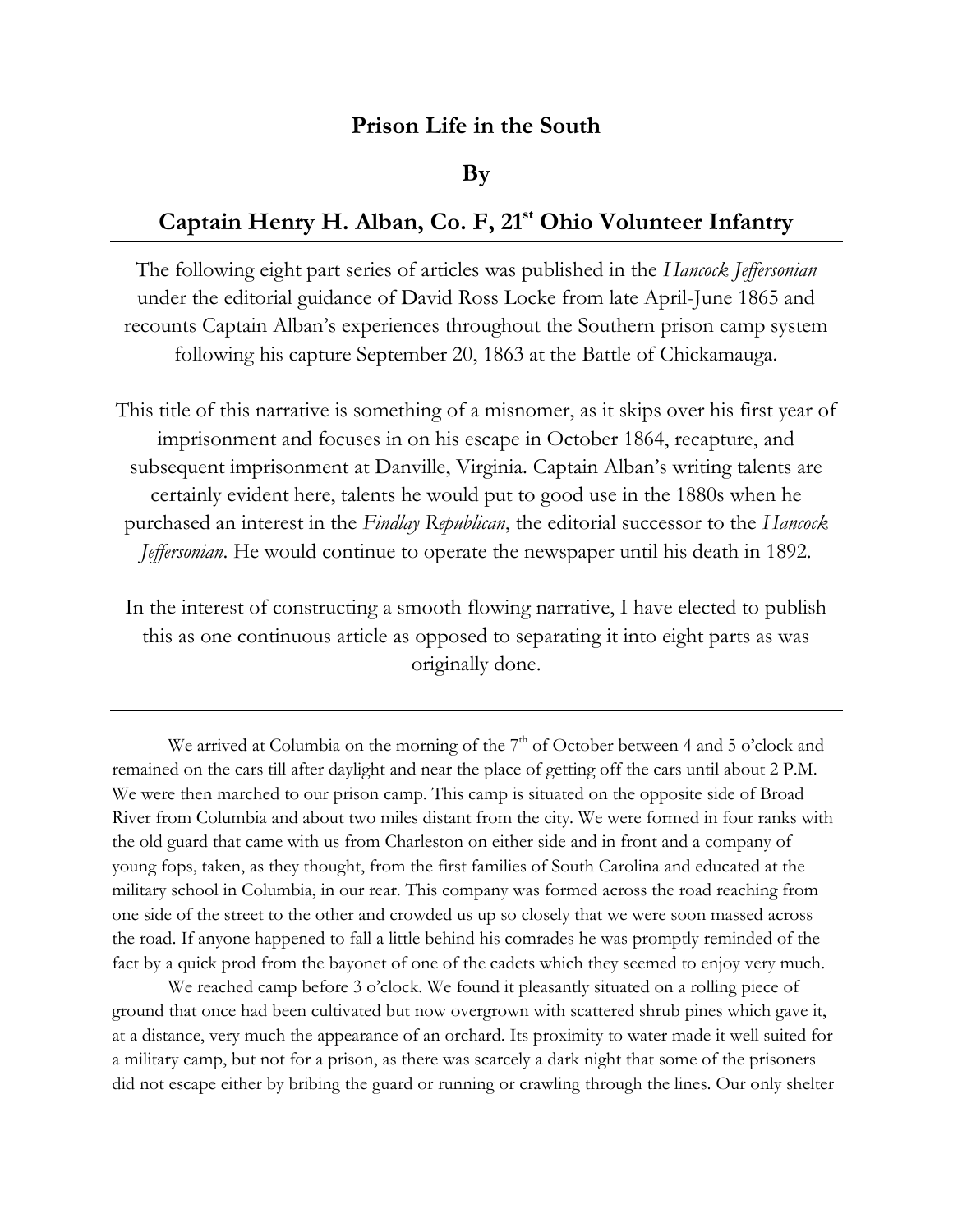in this camp was such as we could construct of the boughs of the pine trees which did very well in dry weather but was of no account in wet.

About the third day after our arrival at Columbia, the Rebels commenced to bring in recaptured prisoners who had escaped from the train on our way from Charleston. One officer was brought in badly torn by dogs. He had jumped off the train and was taken sick shortly afterward and compelled to lie down. The dogs soon came up with him and, as he was unable to defend himself or even stand, they tore him badly before the Rebels who were following the dogs could come up. He died a few days afterwards. I will just state that these packs of hounds are not owned by slave holders generally but are kept by men who make it their business to catch slaves. They usually consist of about 15 track hounds and two bloodhounds.

We had remained in camp ten days without anything of importance taking place. I had been watching for an opportunity to escape for some time and on the evening of the  $17<sup>th</sup>$  of October I thought I discovered this opportunity. My plan was to watch the guards and when they walked from each other, which frequently happened, to crawl across the dead line which was 20 paces wide and rise to my feet near the hospital tents (which were occupied by sick officers and paroled nurses) as soon as I had crossed the sentinel's beat. The standing orders to the sentinels were to fire, without hailing, upon any person seen on the dead line after night. I rolled up my blanket, got down flat upon the ground and, placing my blanket in front, I crawled about half way across the dead line without stopping.

Here I was interrupted in my progress by the officer of the day who was making his usual visit round the lines. I remained quiet for a minute or two until the officer had gone and then crawled to within about ten feet of the sentinel's line when I was again interrupted by the approach of the sentinel. He came up to the end of his beat, which was but little more than ten feet from me and stopped. He then peered through the darkness towards me as though he thought he discovered "a nigger in the woodpile;" then, bringing his piece to the ready, he continued to look, apparently puzzled to know what to make of that which he saw. This was indeed a critical moment. If I jumped up and ran it was almost certain death as he was so near that he could hardly miss me. My only chance then was to lie still and try to deceive him. This required more nerve than I ever needed on the battlefield, but believing it to be my only chance for life, I remained quiet until he seemed to be satisfied; and swinging his piece upon his shoulder, he walked leisurely away.

This was my opportunity and rising to my hands and feet, I went out on the double quick. I steered my course northwest to the Saluda River, taking the north star for my guide, intending to follow up the river as far as Chappel Bridge and then to follow up the railroad. But on reaching the river, I found the difficulties of traveling along the river bank too great to overcome. I was therefore compelled to relinquish that route and seek some more feasible one. I struck west through the woods and had not gone more than three miles before I struck a road that had every appearance of being extensively traveled and which ran in the direction which I wished to go. I concluded that I could make so much better speed on the road than through the woods and as there were not likely to be any white men on it at the time of night, I thought I would risk it. The weather was fine, the moon shone brightly, and feeling that I was once more free, I pushed forward with a vigor that almost astonished myself.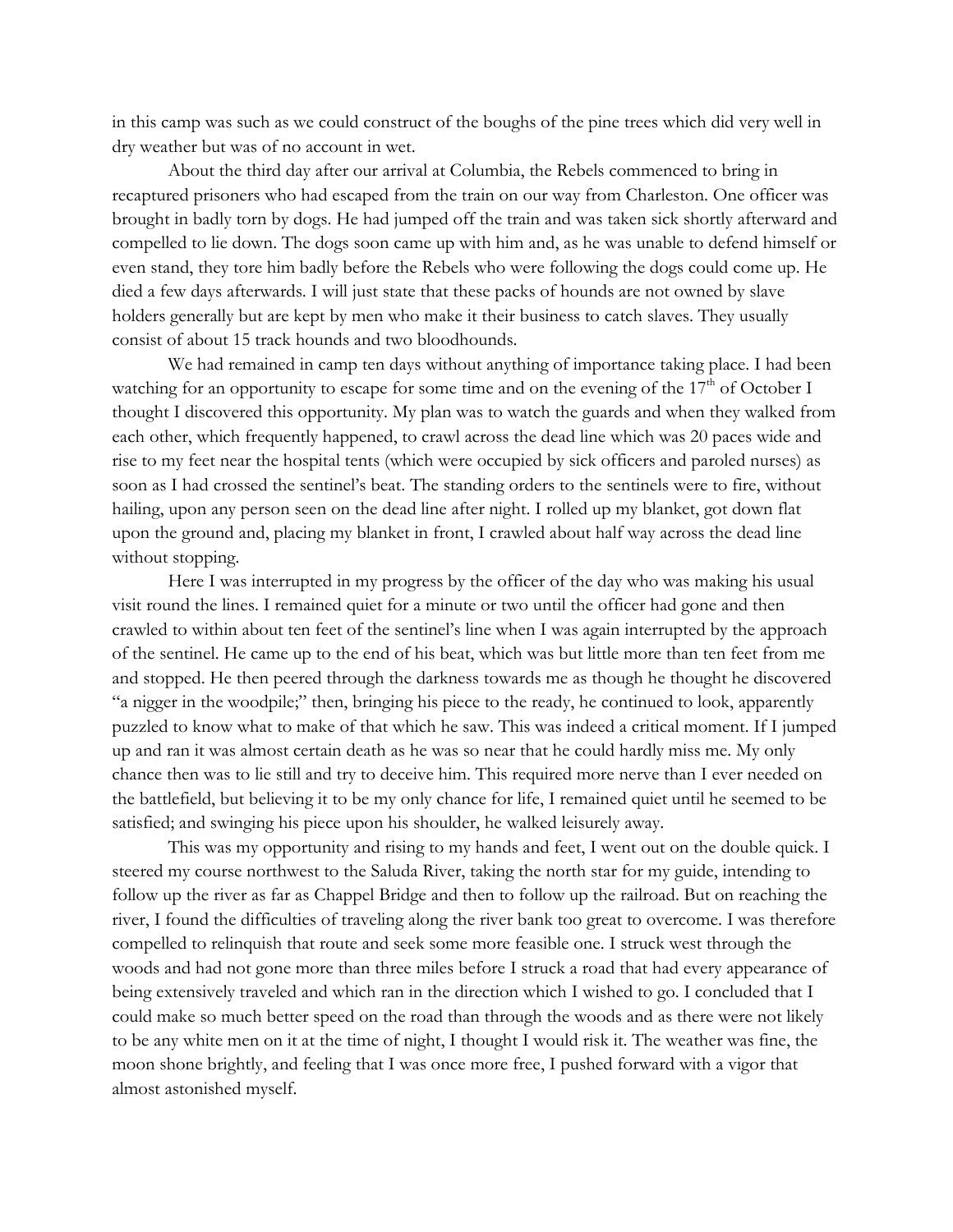That first night I travelled 21 miles. I did not start with anything in the shape of provisions but salt and had nothing but raw corn to eat till midnight of the 18<sup>th</sup>. I then obtained some sweet potatoes (how it is needless to say) and going into a deep forest, built a fire and roasted them and made a hearty meal. I had nothing more to eat until the night of the  $20<sup>th</sup>$  when, as I was passing a plantation, a Negro and his daughter came out of one of the huts. I approached him and told him I wanted something to eat- that I was a Yankee officer escaped from Columbia and that I had to depend on the black people to feed me. "Well," said he, "you don't want the white folks to know it?" I said, "Certainly not." Speaking to his daughter, he said, "See here, Tabithy, you go and tell your missus to send some medicine for yer mammy, but mind you don't say 'nuffin 'bout nobody bein' here," and then turning to me, he said, "Do you like possum?" I said, "Oh yes," so he went back into the hut and after a short absence he returned with a hoe-cake, a pitcher of milk, and a roasted possum. I then found for the first time in my life that I liked possum for I really thought I never had eaten anything so good. I forgot to mention that while at Columbia, we did not receive a particle of meat.

While I was eating, the Negro seemed uneasy and admonished me to "eat quick and get out of dis for it is a dreafful dangerous place." After I had eaten what I wished, I put the remainder in my haversack and went my way convinced that there was at least one class of people in the South who were willing to risk almost anything to relieve us. On the night of the  $21<sup>st</sup>$  about 10 o'clock, I met a white man. "Hallo, who are you?" said he. "A stranger, traveling through the country," I answered. "Who are you anyhow?" he said, evidently frightened. "A Yankee officer," said I. "I escaped from Columbia and am trying to make my way to our lines." He said, "Well, you better hurry on." I asked "are you a friend?" He said he was, whereupon he gave me all the instruction he could relative to the road. He had been lying out to avoid conscription and was going home for provisions.

Nothing further worth relating transpired until the night of the 22<sup>nd</sup> when I accidentally fell in with another escaped officer. I had been compelled to seek provision early in the evening and as the Negro from whom I obtained my supply did not know the exact locality of his hen roost, it was nearly midnight before I got back on the Columbia & Greenville Railroad upon which I was now traveling and being anxious to make up lost time, I was pushing forward with a speed perhaps unequaled on any railroad (except the Findlay Branch) when I was hailed from the roadside with "How d'ye do?" I answered that I was alright and thinking it was one of the patrols that roam the country to catch Negroes and not wishing to make an acquaintance of any such person, I again started on. He again called, "Where are you from?" I answered him that I was from Columbia, and going to Greenville. "You are a Yankee," said he, "escaped from Columbia and so am I. I am Lieutenant Cooper of the 12<sup>th</sup> New York Cavalry.<sup>1</sup> Give me your hand."

I found upon inquiry that he had been living on parched corn and that he had broken down for rheumatism and that his comrades had that evening left him to his fate. After partaking freely of the hoecake with which I furnished him, he seemed much revived and asked permission to

<sup>1&</sup>lt;br><sup>1</sup> First Lieutenant Alonzo Cooper of Co. I, 12<sup>th</sup> New York Volunteer Cavalry was captured April 20, 1864 at Plymouth, North Carolina. He was exchanged in the spring of 1865 and mustered out with his regiment July 19, 1865 at Raleigh, North Carolina. He later wrote a book entitled In and Out of Rebel Prisons and died in 1919.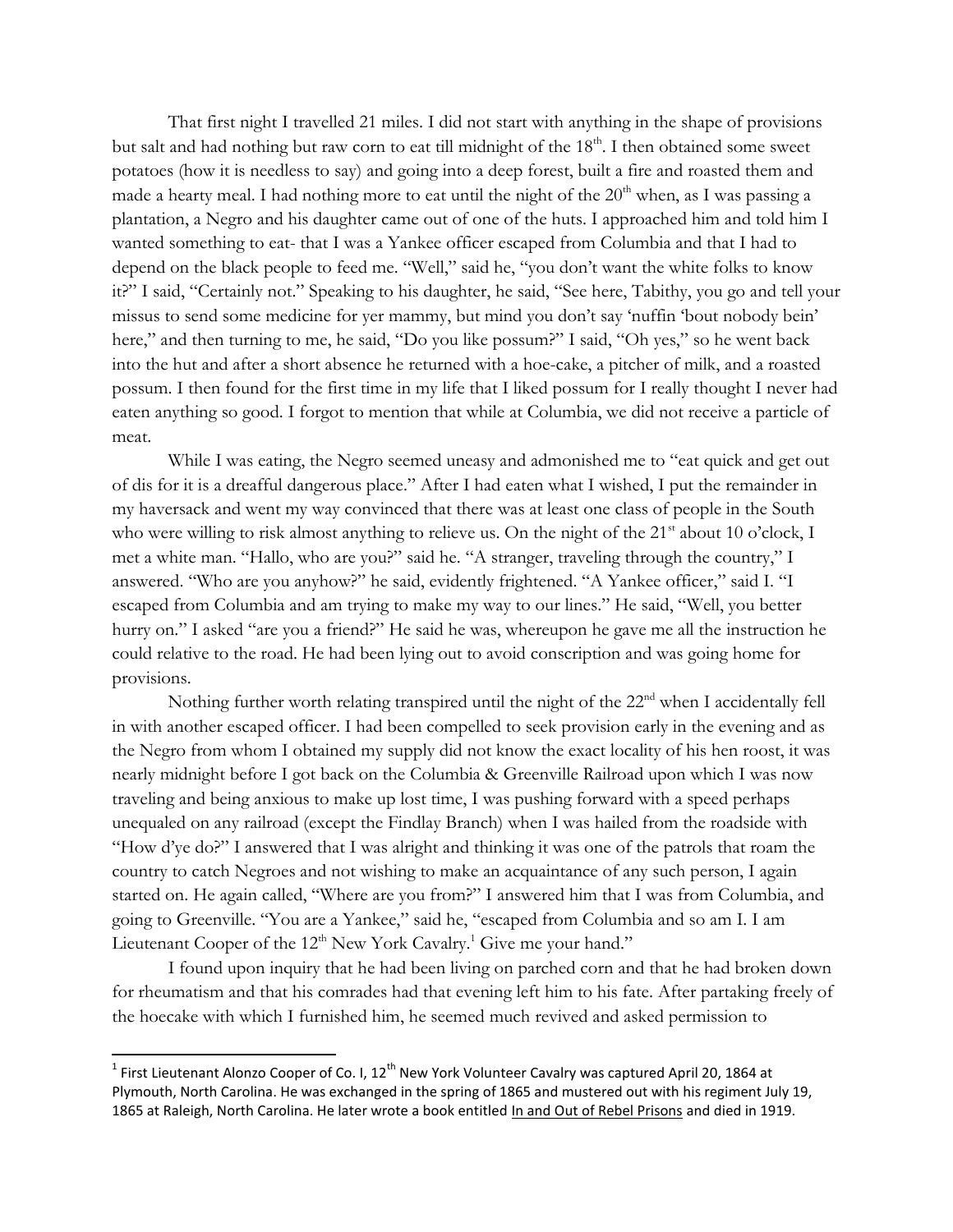accompany me which was readily granted. We immediately set forward and although it was past midnight and Cooper was quite lame, we made 17 miles by 5 o'clock when we camped and slept until day. We then roasted the two chickens I had obtained from the darkey and fared sumptuously on roast chicken, sweet potatoes, and hoecake. On the night of the 24<sup>th</sup>, it became necessary to seek another supply of provisions. For this purpose I took the lead by a few rods and hearing someone approach, I gave the usual signal of danger (a low whistle) and retreated a few paces into the woods. As soon as he came so near that I was satisfied that he was black, I stepped out and accosted him in the usual manner, telling him who we were and that we were dependent on the blacks, etc. "Mas'r," said he, "our folks sometimes talks that way to us. They gets us to help 'em and then they whips us. You isn't that kind, is ye?" I said no, and Cooper, who was dressed in full uniform, threw back his overcoat and displayed the blue. This satisfied him and he promised to help us. We gave him \$20 for our supper, five chickens, and as much hoecake as we could carry in one haversack. I carried the bread, and Cooper the chickens, but the load proved too much for rheumatic ankles and I was compelled to carry all.

We only reached Anderson that night, a distance of ten miles from where we started the evening before and camped at 5 in the morning of the 22<sup>nd</sup>. We roasted three of our chickens to last us until the next morning after which we laid down until night. We started at sunset and traveled all night. At 5 o'clock in the morning we came into a deep cut in the railroad and could not climb up either side until daylight should come to our assistance. This caused us considerable alarm as we were liable to be discovered at any moment. We got safely through, however, and finding a good camping place, proceed to roast our two remaining chickens. We had about finished roasting them when, hearing rustling in the leaves behind us, we looked around and beheld to our horror a Rebel soldier, an elderly man (whom we subsequently ascertained was the soldier's father), and two dogs. The old man apologized for the interruption by stating that he had seen the smoke and though the hunters had set his fence on fire. Cooper then spoke up, "Old man, there is no use in trying to dodge. You know as well as we do who we are. We are Yankee officers who have escaped from Columbia. Now what are you going to do with us?" The soldier said, "You can go where you pleas, I shall not trouble you." The old man said "that's the ticket" and then gave us a history of his trouble since he had been living under the dictatorship of Jeff Davis as he very aptly termed the government of the Confederacy and concluded by saying that he was born in the Union and wished to live and die in no other.

We were then warned by the soldier that the woods were full of deserters and that there was frequently government officials in pursuit of them, but if we would come with him, he would conduct us to a place of safety. We were somewhat fearful of a trap, but the fellow seemed honest and we felt we could not do better under the circumstances than to trust him. He took us to a thicket where there was plenty of clear water and told us to stay there until he returned in the evening. He and his father returned after dark, bringing with them a basket filled with biscuits and sweet potatoes. The young man then entertained us with a portion of his history. At the commencement of the war, he was employed as a clerk in a dry goods establishment and that although only 15 years of age, he had been frequently urged to volunteer but he steadily refused, that regardless of the remonstrance of the father that he was too young, and the urgent entreaties of the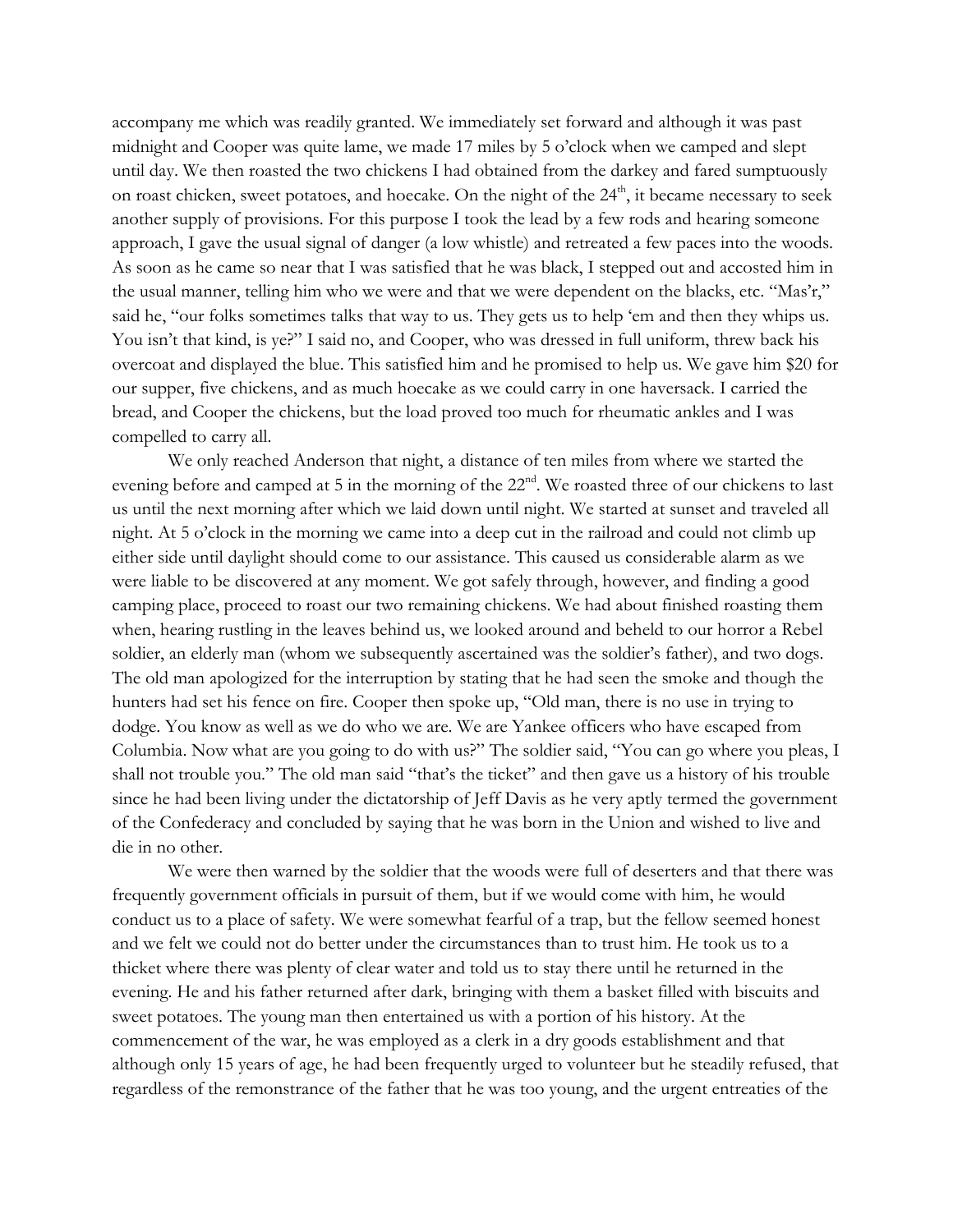mother not to take her only son from her, they conscripted him and put him in the South Carolina heavy artillery. He was then home on a 30 days' furlough and had come to the conclusion that he would serve the Confederacy no longer. He proposed to accompany us, but his mother opposed it so strongly that he had to abandon the project.

We then started under the guidance of our young grayback friend who accompanied us to the road leading to Walhalla (a village at the present terminus of the Columbia & Knoxville Railroad) and gave us all the information necessary in reference to flanking that place which was guarded by three regiments of militia. He also informed us that Tunnel Hill, a point on the line of the railroad six miles west of Walhalla, was strongly picketed. We had traveled till 1 o'clock in the morning and reached a point within two miles from Walhalla when the sky became suddenly overspread with clouds and having no compass and the North Star being invisible, we thought best to lie down until morning and take daylight for flanking the town. Near morning it commenced raining in torrents. I sprang to my feet and called to Cooper to get up and set forward for that was the time to go through Walhalla. He considered it dangerous and at first objected, but as I told him he could do as he pleased- that I was going at all hazards, he concluded to go, too.

We reached the eastern extremity of the town just as day was breaking and as I had anticipated, found that the guard had all been removed during the rain. The town was one of those everlasting country places that are built all along the road and it was nearly broad daylight before we reached the western extremity. We, however, reached it in safety. We stopped one mile west of town at the Hotel de Bramblebush where we breakfasted on wheat biscuits, sweet potatoes, and roast chicken. We then pushed forward, taking to the woods with the intention of flanking Tunnel Hill. We soon struck the Blue Ridge, and having no means of judging our course, we soon became so completely lost that we wandered round and wound, frequently passing the same objects a second and third time. At length we struck a trail and after following it for two hours we came to a house which we had passed in the early part of the day, but we did not make our appearance for fear of betrayal.

We then attempted to return in the direction from whence we came in the morning and thus get back to the road which we had left- the Georgia State road. About sundown, we came to a road that we felt confident was the one for which we were searching. We then secreted ourselves till 8 o'clock. We then started for Tunnel Hill, taking the left hand end of the road which we knew must be in the right direction if we were on the Georgia State road. We had traveled but a short distance when we came to a camp of Rebel cavalry who, by their whooping and yelling, notified us of our danger in time to enable us to flank them very easily. About 9 o'clock we came to a crossroad and casting our eyes to the right, we discovered that we were in close proximity to a village, and believing it to be Tunnel Hill, bent our steps in that direction. When we had gone some distance in the village, Cooper exclaimed, "Cap, we have come right back into Walhalla! There is the identical church and on the public square is the well we passed this morning."

Just at that moment the clouds broke away in the north (it had been raining all day) and our old friend the North Star peeped forth on our left as if to admonish us that we were on the backward track. We quickly faced about and with all the energy we could command in our exhausted condition, wended our way toward Tunnel Hill which we reached without any accident that we once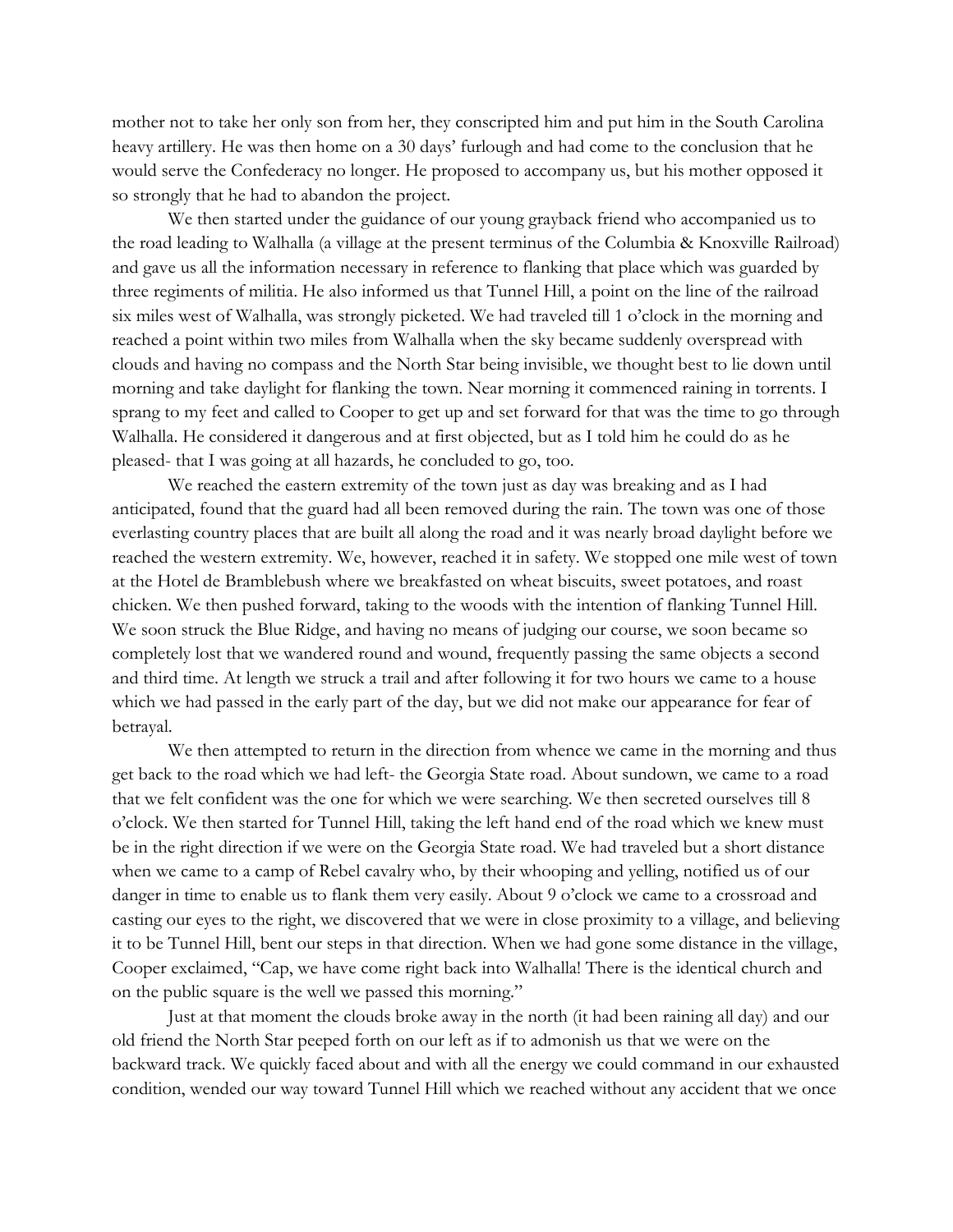took the wrong road where the road forked and were set right by the ever friendly black man. The night was so excessively dark that we could not see ten feet before us. This made it very laborious climbing the hill.

We reached the summit about midnight and were startled by the familiar word "Halt!" only a few feet in front of us. We had unwittingly run into a picket post. The sentinel evidently did not understand his business for he stood some time apparently not knowing what to say next. I broke the silence and relieved him of his embarrassment with "What will you have?" He asked who we were. "Soldiers going home on furlough," we replied. "Did you come on the cars?" he asked. We told him yes, and he asked "You have the necessary papers, I reckon." We replied "certainly sir, you did not think we would attempt to pass the guard at Walhalla and here without papers, did you?" He said "Well, I have to obey orders. I will call the doc (the doc was the man they called the corporal of the guard) and let him examine your papers." I presented him an old pass that I had received from Colonel John F. Miller at Nashville in the fall of 1862. He labored some time in order to get a light by which to read the pass but the wood was all very wet and he could not succeed. At last he thought of trying to get some dry splinters from the inside of his cabin and succeeded in getting a few by which he laid on the fire and soon had a bright blaze. At that moment I dropped the paper behind me and in reaching back to pick it up (I was sitting on a log) I accidentally stuck out my foot and kicked the fire out! I made many apologies for the accident but he politely answered that it was no difference- he reckoned it was all right and permitted us to proceed on our journey. Being very much exhausted, we only traveled two miles from the picket post when we struck into the woods and lying down, slept soundly until broad daylight.

The weather turned cold during the night and when we awoke in the morning we were so chilled that we could scarcely stand. On rising we held a consultation. We were then fairly in the mountains- a country inhabited almost exclusively by non-slaveholders from whom we would be compelled to get our supplies and it being now the time of year (October  $27<sup>th</sup>$ ) when we must reasonably look for unpleasant weather, we decided to pass for Rebel soldiers and travel openly. Pursuant to this plan, we stopped at the first house we came to and tried to get some breakfast and were told that they had nothing; that they were compelled to await the return of the husband who was then gone to the mill ere they could get anything for themselves. They informed us, however, that two miles ahead there was a widow who kept travelers.

We found the widow very willing to feed us and while she was getting up our breakfast of fried mutton, corn bread, sweet potatoes, and rye coffee, she entertained us with the narrative of her troubles since the commencement of the rebellion. Her husband had died four years before, leaving her four sons, two of whom, being of sufficient age, volunteered at the beginning of the war. One was killed on the field of Antietam and the other died of wounds received at Chancellorsville. The third son was an invalid having had disease of the lungs from childhood. Even this did not suffice to save him from the clutches of the government officials. He was conscripted as soon as he became of sufficient age and being unable to withstand the hardships of the camp, he gradually sank beneath the load and died in a few months, another victim of Jeff's folly, and another witness against the institutors of the rebellion in the day of judgement.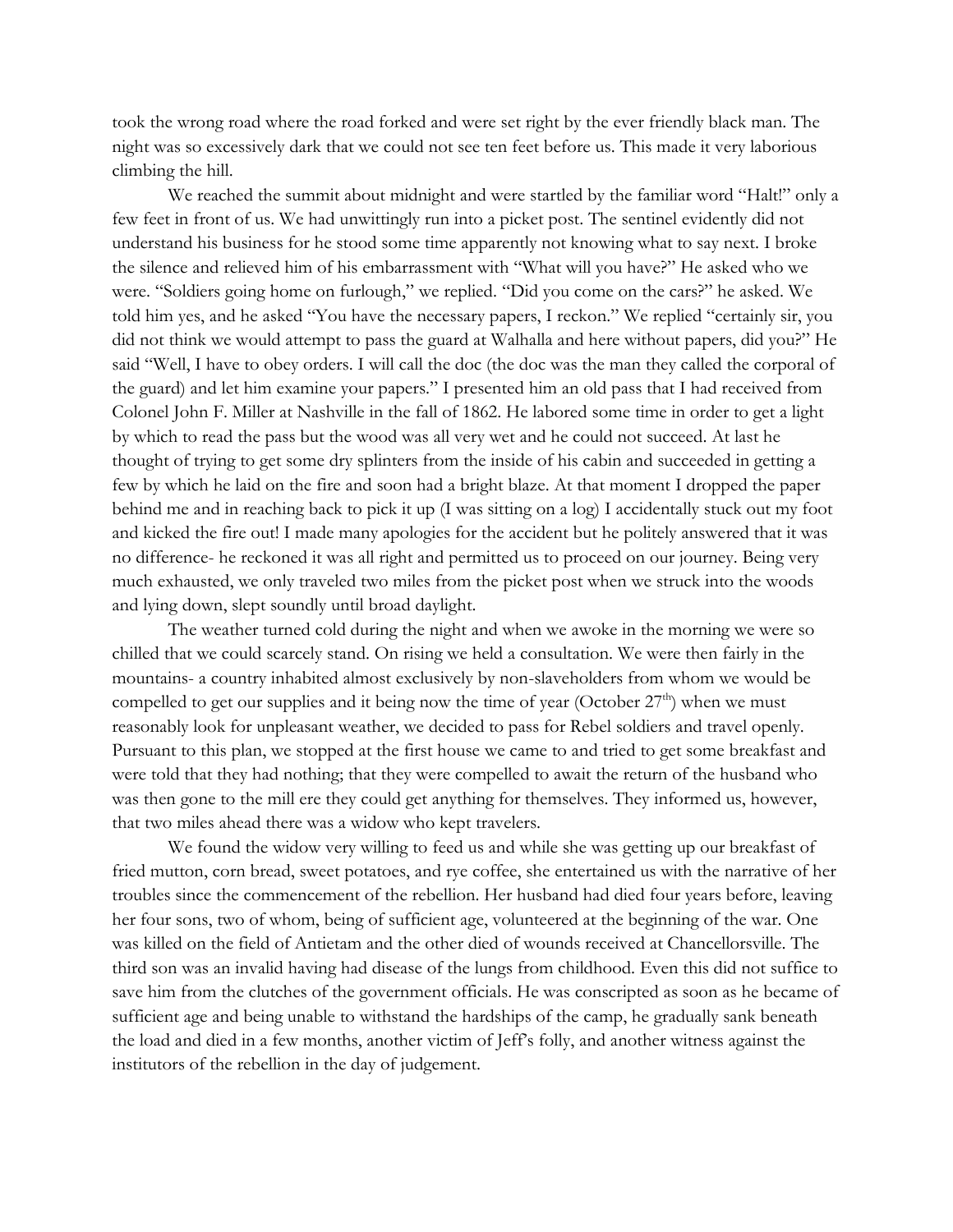Having breakfasted, we hurried on in order to overtake some teams that had passed while we were eating for the purpose of crossing the Chattooga River on their wagons. We overtook them in good time and were carried across on the horses, the wagons being so full that we could not get in them. Having safely reached the opposite bank, we halted for some time to rest and also to gather some grapes that were in abundance on the river bank. Lieutenant Cooper rested while I gathered my hat full of grapes and while we sat upon the grass eating them, two Rebel officers, a captain and a lieutenant, came galloping along and accosted us in the following manner: "Well boys, where are you going?" We replied "home on furlough." They asked where we lived, and we replied Towns County, Georgia. Before they had time to ask another question I proffered them a share of our grapes. They accepted them very gratefully and added, "Well, boys I suppose you are coming up the road?" On being answered in the affirmative, he said, "We will see you again as you pass" and rode off.

We were not very anxious to extend the acquaintance of our newly made friends and chose to hide ourselves till evening ere we attempted passage of their residence. We crawled into a pile of brush in the edge of a clearing, where we remained from 10 A.M. till 8 in the evening when we resumed our journey. The road wound along a mountain stream, frequently crossing it. The bridges had all been flooded away at the time of Noah's flood and had not since been rebuilt, so that we were compelled to wade all the streams except where some of the mountaineers, a little more enterprising than their neighbors, had erected a foot log. The night was exceedingly dark and all combined made it very difficult for us to pursue our journey. About midnight Cooper became unable to travel any further in consequence of rheumatism and we were compelled to halt for the night. We crawled into an old fodder house where we remained until daybreak the next morning. We had no provisions with us and it was 2 o'clock before we were able to procure any.

That night we stopped with a man by the name of King who had some fine brandy with which he was very liberal. Two half pint glasses made Cooper very patriotic and by 8 o'clock his tongue was running like a race horse in favor of the Union. I became alarmed for the fate of the Confederacy and took the opposite side and I think for about half an hour we had one of the stiffest quarrels that was ever maintained for that length of time. King joined in with Cooper and I was compelled to haul down my colors, completely vanquished. After paying for our supper, breakfast, and lodging, which only cost us one dollar each, we started for Hiawassee, a little town 30 miles distant and situated near the banks of a river of the same name in Towns County, Georgia. We reached Major Carpenter's near sundown where we put up for the night. The major was an ardent Rebel and believing us to be what we professed, he received us very kindly, gave us our supper and a good bed to sleep in for which he charged us nothing. From him we learned it would not be safe for us to go much further north as the Yankees scouted as far as Notley Bridge only 20 miles distant nearly every day and their scouts did not dare go beyond that point. Of course we would be careful!

We started as soon as it was light and stopped at the house of a Baptist minister for breakfast having traveled for three miles. He was not home when we arrived having gone to fill an appointment at one of the neighboring churches. While the wife was getting breakfast, we seated ourselves; Cooper to enjoy a smoke, and I to enjoy a chat with her mother who was sitting in the chimney corner complacently smoking her pipe. She was not long in giving us to understand that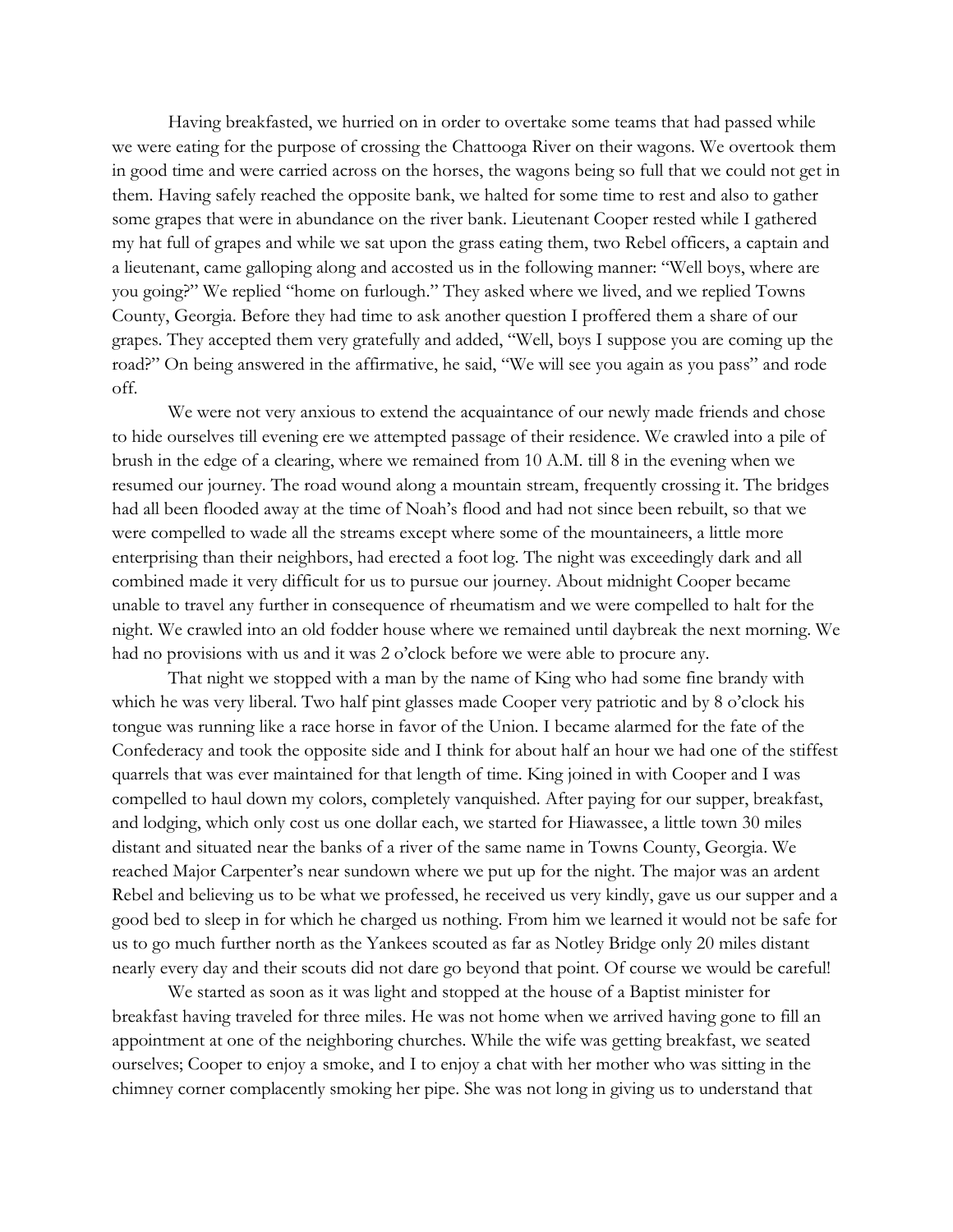she did not approve of our fighting against the Union. When we plead the conscription, she said now was our time- if she was in our places, she would never go back an inch to fight for any such rotten consarn, that she wouldn't. She would let Jeff Davis see that he couldn't tramp on her toes without getting kicked, that she wouldn't. Breakfast being ready, we were about to sit down when the minister came home. He was rather a fine looking man about 40 years of age and bore the impress of great decision of character. He said but little in reference to the war. After breakfast we invited him to accompany us to the Hiawassee bridge. On our way there we told him that we did not intend to return to the army but did not tell him who we were. This I think was a blunder. I believe he was a staunch Union man and if we had made a clean breast of it, he would have helped us. As it was, he seemed fearful of a trap and said that every means had been tried since the war commenced to convict him of harboring deserters and helping them away. He would not agree to assist us but promised to say nothing about the matter.

Today we passed Fort Emery- talked with the citizens- asked for the news, and was told there was none and passed by unquestioned. This was our last line of guards and having passed that we began to feel that we were safe. We were compelled to stop two or three times during the days march in consequence of the lameness of Cooper. At 4 o'clock we reached Horshaw's house within Notley Bridge and 23 miles from Ducktown, Tennessee where our forces were stationed. Here we stopped to rest and get some supper, feeling confident that in a short time, we would be out of the reach of our enemies but we had "reckoned without our host."

While we were awaiting our supper, two cavalrymen rode up and demanded where we belonged. We told them we belonged to the 32<sup>nd</sup> Georgia Infantry- that our family had lived near Atlanta; that when Sherman had issued his order compelling all to "choose whom they would serve," that our families had chosen to cleave unto the South and that the last we heard of them they were on Big Bragstown Creek. They demanded our papers. We told them that we had the necessary papers, but had left the knapsack contained them at the house of Major Carpenter to which we purposed returning as soon as we had found our families, not wishing to be encumbered with the burden. They told us it was their duty to arrest us but if they found on reaching Major Carpenter's that we had told the truth we would yet be all right. We acquiesced with apparent cheerfulness, intending to seize the first opportunity to escape. They started, marching us one in front of each man. We had proceeded but a short distance when the sergeant suddenly called a halt and ordered the other guard to search us for papers. I had none, but they found on Cooper his recruiting papers for the  $12<sup>th</sup>$  New York Cavalry and also his Odd Fellows traveling card. He immediately exclaimed, "You are U.S. officers! How came you here?" This spoiled all our pretty story and we partially atoned for our past offenses by making a clear confession. The search being ended, we again resumed our journey in the same order as before. The young man who guarded me appeared hurt when he found who we were. He said he wished he had stayed at home and then we would have been on our way rejoicing. He asked me if I was very much fatigued and I answered in the affirmative. "You will not take advantage of me if I let you ride behind me?" continued he. "No, certainly not," said I. "Jump on," said he, "my mule can carry us both." Cooper was taken on behind the sergeant on the same conditions.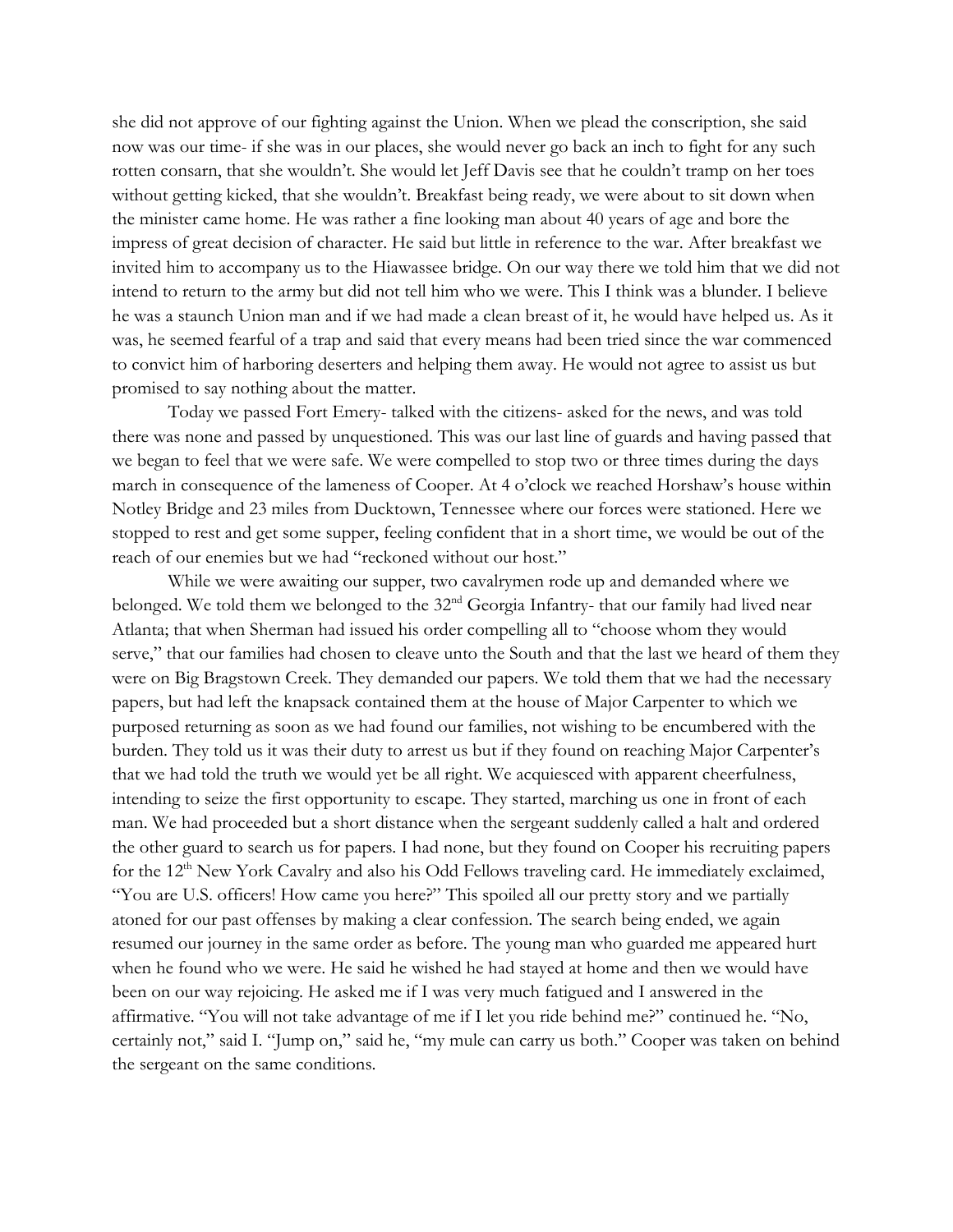We gradually fell behind. My guard, whose name was R.T. Herbert, grew communicative. As soon as we were out of hearing of the other guard (Dick Hancock by name), he informed me that his brother had been indicted and tried by the Confederate authorities for treason but had been acquitted and now was a member of the North Carolina legislature. "I am as good a Union man as you or anybody else, but I am compelled to make some sort of show or leave the country. I would let you go now if I dared but Captain Sanderson is Secesh and will hold me responsible for you until I deliver you to him. I will likely be one of the guards to take you to Franklin and if that should be the case, watch your opportunity when there is none but myself present and take to the woods. I will shoot after you but will not hurt you," he said. We reached the residence of Captain Sanderson about 10 P.M. The captain, who had retired, reluctantly crawled out of bed and showed us to an outbuilding where we were kept under strict guard till next morning.

November 1, 1864, we were paroled for the purpose of washing our clothes. At 4 o'clock we resumed our journey and reached the house of James Garrison at sundown. On the way thither we stopped at the house of a widow Thompson for her son who was to accompany us as a guard. The old lady seemed very kind. She set out a basket of pineapples for us and did everything in her power to render us comfortable while we stayed. The son being ready, we were about to start when the old lady, pointing to the new guard, said to me in a low tone, "That is my son; he is not dangerous." I immediately understood that to mean "get away if you can, he will not hurt you." On reaching Mr. Garrison's, the old man demurred somewhat before agreeing to keep us; but when Lieutenant Leatherwood, who was in charge of us, adduced the argument that would stay anyhow, he seemed convinced that he was wrong and ushered us into his cabin. The lieutenant, although strongly imbued with Secesh principles, treated us kindly. While under his charge he procured three meals per day for us and a good bed to sleep in at night for which he paid with an order on the Confederacy at the rate of one dollar per meal.

Sometime during the night of the 1<sup>st</sup>, Captain Tidwell, the commander of a company in Thomas' Legion, and young Herbert who had left us at Captain Sanderson's came in. On the morning of the 2<sup>nd</sup> we resumed our journey. Our guard consisted of Lieutenant Leatherwood and Dick Hancock (Rebels), R.T. Herbert and T.J. Thompson (Union). Captain Tidwell also went along a little ways as he said, "just for fun." After traveling a short distance with us, Tidwell invited me to get on behind him and ride. After I had mounted, he put his hand behind him and slipped \$15 into my hand. He then informed me that Herbert, Thompson, and he had concocted a scheme for our escape. His plan was to obtain a canteen of applejack- we were all to pretend to drink in order to get the two Rebels to drink themselves drunk and then seize the first opportunity to break and run. "If you get away," he said, "come back to my house and I will furnish you all you need of these and set you across the line," as he showed me a roll of greenbacks.

We were then commencing to ascend the Nantahala Mountains. We traveled some distance up the mountain when Tidwell said (pointing to a mule on the mountain about 100 yards from us) "Leatherwood, you and Dick go and get that mule on the cliff for the captain to ride. We can get along much faster if we are all mounted." I neglected to mention that Cooper, being lame, had been furnished a horse by Captain Sanderson. They went and were putting the halter on the mule when Captain Tidwell said to us, "Now go to that spring like you were going to get a drink, and then split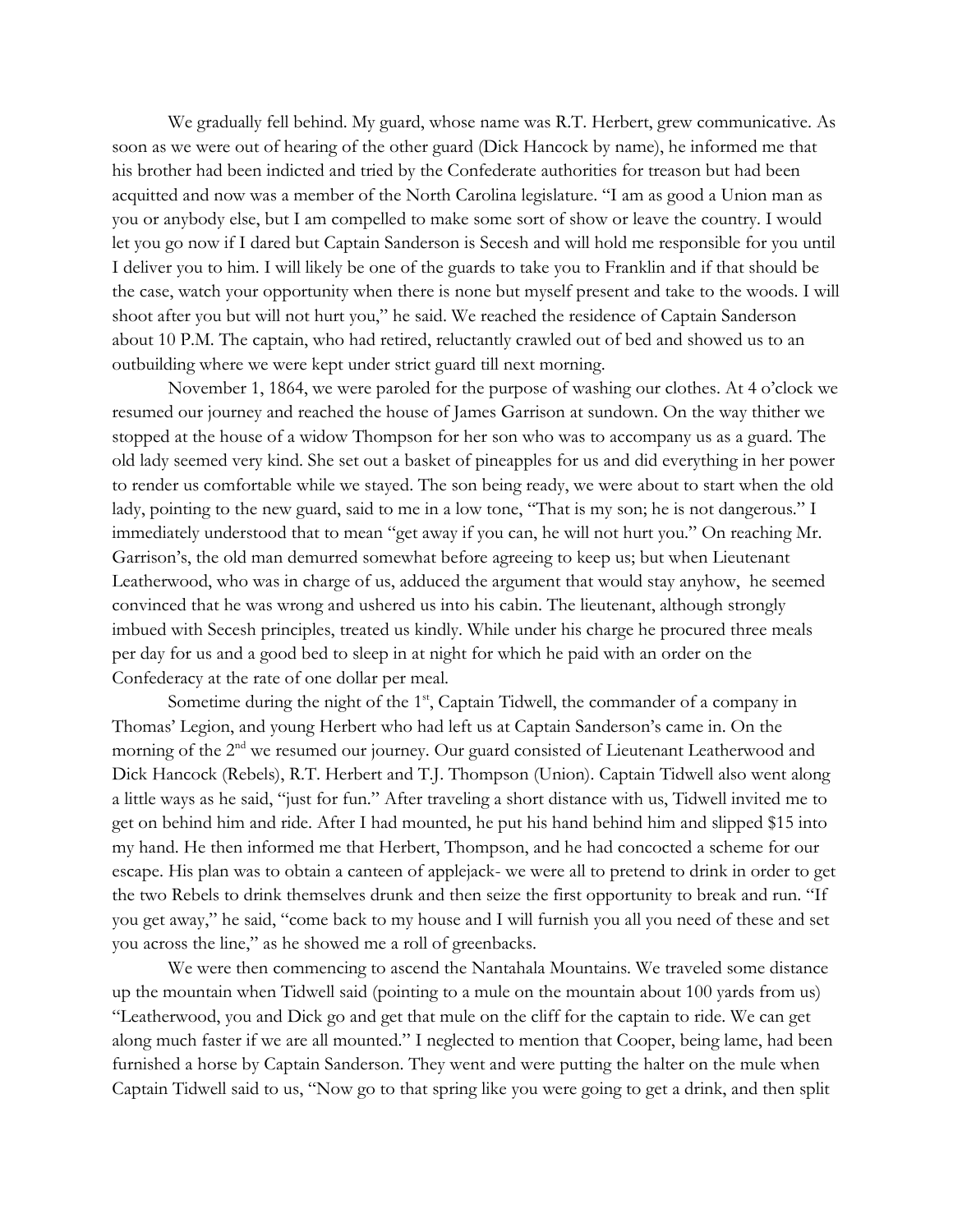like the devil up the mountain." We did as directed and Tidwell cried "halt!" He then fired three successive shots with his revolver not intending to hit us. One of the bullets, however, passing Cooper hit a rock and bounded back against his face with such force as to remain almost buried in the wound. This was a happy thing for our friends for it removed all suspicions of their complicity in the affair. Lieutenant Leatherwood, hearing the noise, looked around and seeing what was up took across a ridge of the mountain and intercepted Cooper coming in a short distance behind me. "Halt," he yelled, "I don't want to kill you." I adopted the maxim that discretion is the better part of valor, obeyed.

Dick was too drunk to render any assistance in catching us but when we were brought back he drew his revolver and swore that he would shoot us. Captain Tidwell rushed in and ordered him to put up his pistol and not make a fool of himself. He then tried to make us promise not to make another attempt at escape. I told him it was his business to keep us and it was my privilege to get away and I would improve every opportunity that presented itself. He then attempted to tie us but Herbert and Thompson interfered, and we were suffered to proceed as before, but they never suffered us to be alone with either Herbert or Thompson. Captain Tidwell left us here.

We continued our weary way up the mountain, I on foot, for be it remembered that I didn't get a mule to ride. At noon we stopped at the cabin of a mountaineer and, without knife or fork, dined on corn bread, buttermilk, and bear meat, all cold. At night we stopped at the house of a Mr. Scott on the east side of the Nantahala Mountains where we were provided with an excellent supper and breakfast and good lodgings. Here I again tried to escape by crawling to the door and working it open, but their suspicions being awakened, they never for an instant relaxed their vigilance.

We reached Franklin, the county seat of Macon County, North Carolina on November 3<sup>rd</sup> about noon and were turned over to the adjutant of the post with the injunction "You must watch that big red-whiskered cuss or he'll get away sure as hell!" We were taken to the county jail and there kept until the next morning. We remained at Franklin till the morning of the 5<sup>th</sup>. Our guard, a Mr. Johnson (a wealthy citizen of the place) remarking that the jail was rather uncomfortable, took us to his own house where we received the kindest of treatment by all the members of the family. Very soon after reaching Mr. Johnson's house, the adjutant sent him a notice that he would hold him responsible for the safe keeping of the prisoners. He politely requested that dignitary to attend to his own business and he would attend to his.

On the morning of the  $5<sup>th</sup>$ , we started under charge of our new guard for Asheville, Buncombe County, North Carolina. At night we put up in Webster, Jackson County, North Carolina. There had been a meeting in the town during the day for the purpose of raising a company of home guards. Some of the chivalry, rendered more chivalrous by the too free use of applejack, swore that "the damned Yankees should never pass through that town alive." The lieutenant in charge, hearing of their threats, thought best to stop at a private house in the suburbs of the village. He informed us that in case of an attack we should be furnished with arms. A few came around and offered to come into the house, but being admonished by the lieutenant that he would shoot the first man that offered violence to the prisoners, they retired and the night passed off quietly. We reached Asheville on the night of the  $7<sup>th</sup>$  without any other incident worth noting.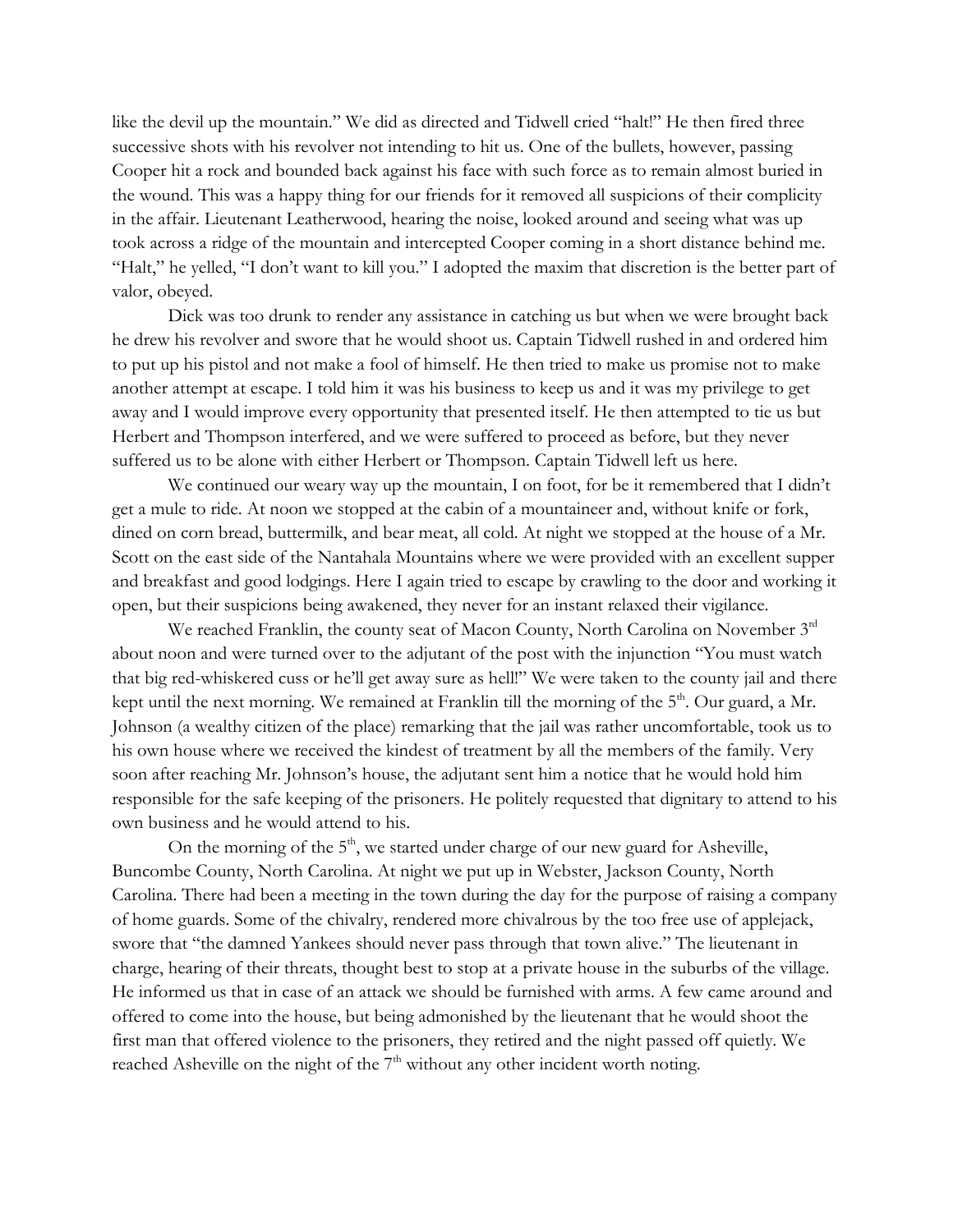We were immediately taken into the presence of the colonel commanding the post. He told us he was unable at present to furnish us with comfortable quarters but as soon as court would adjourn, which would be in two or three days, he would remove us to the courthouse. He called the sergeant of the guard and told him to take us to the jail and tell the sergeant in charge of prisoners to put us in the best room in the building. Accordingly we were conducted to the jail and the sergeant, after relieving us of everything that might be of any use in case of an attempt to scape, took us to a front room in the third story of the house. When he opened the door, we looked into the prison and our hearts sickened at the loathsome spectacle and for the first time in my life a feeling akin to despair came over me. Here, in a room 14' x 16', were incarcerated 24 filthy, ragged, half-starved human wretches all covered with vermin. Most of them were deserters and men who refused to serve in the Rebel army. Some of them had been already seven months in the horrid place. In one corner of the room was a stove and in another a tub used as a privy. These were the only articles of convenience or comfort in the room, there not being the semblance of a chair, bench, or stool. We remonstrated against putting prisoners of war into such a place but all to no purpose. There we must go and there we must stay until he got orders to remove us.

Shortly after our arrival, the cook brought in our grub. It consisted of one-half pound of sad, warm, wheat cake and about two ounces of boiled beef, which was plenty for me, considering that the cook dealt out the meat with his hands that bore unmistakable evidence of a long standing disease called itch. When night came we found that only 24 of us could lie down at once, so two were compelled to remain up all night. We took turns, however, and thus endeavored to render our misery as light as possible. On the fifth day after our arrival we sent a note to the commandant of the post complaining of our usage and reminding him of his promise to give us better quarters, but received no answer.

On the  $13<sup>th</sup>$ , two ladies made a visit to their friends in prison and brought them some provisions. They told the sergeant in charge of the prison that they had brought some apples for the Yankees and would like to carry them up and present them. Said he, "I'll tote 'em up." This did not seem to satisfy the ladies, but they finally agreed to it on the condition that he would tell us to hold them up to the window that they might see that he had performed his mission faithfully. They seemed very much pleased when we exhibited our treasures at the window. They then requested their friends to divide with the Yankees, which they did freely and said they would come back the next week and bring them more. As some of the prisoners nearly every day had friends bring them provisions and they seemed to vie with each other in liberality to us. We fared very well so far as provisions were concerned.

The women in all the mountain region through which we passed, although many were warm advocates of secession at the beginning of the war, are now almost a unit in their denunciations of the rebellion as a thing calculated, if successful, to benefit the rich only. The male portion of every family are either in some branch of the army, or lying in the mountains to avoid conscription, and thus the females are compelled to do the farming to avoid starvation. At almost every plantation we could see a female performing some part of the labor of the farm, either plowing, husking corn, gathering apples, or making cider. The tenth of all they raised, be it much or little, they were compelled to give for the support of a cause that taken away their husbands, sons, and brothers, and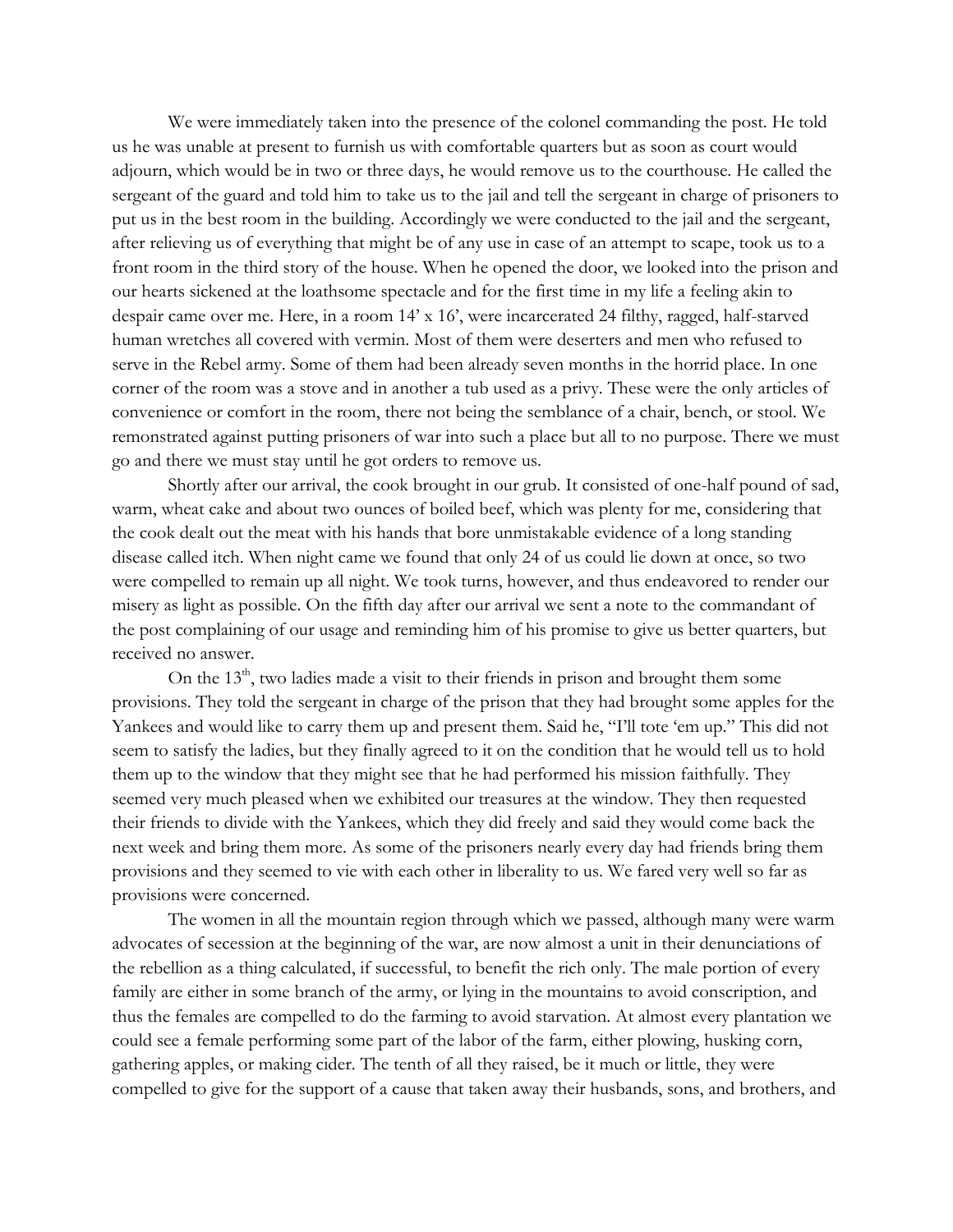made slaves of themselves. If any remain over and above what the government agents think necessary to sustain life till the coming of the next crop, it is seized upon and paid for at such prices as they choose to give. Many thousand bushels of wheat and corn lie hidden perhaps even yet in the mountains and many thousands of pounds of bacon lie buried in the earth to keep them out of the hands of the impressment agent.

November  $14<sup>th</sup>$  I saw in the hands of one of the prisoners an army screwdriver. This instrument is composed of two parts, shutting together like shears. One prong of this I drove into a round stick of stove wood and the other I bound fast to the stick with a cord and ground sharp on a stone window sill. Below us was a room which the jailor used for storing away corn, bacon, potatoes, etc. In the north end of this room is a window 13 feet from the ground. On each side of the building is one sentinel. The night is cold and the four sentinels are collected nearly all the time around the fire at the southwest corner of the building. Seeing this, I went to work with the screwdriver to cut a hole through the center of the floor to get into the room below and thus escape through the window. In two hours I had a hole through the floor two feet long and twenty inches wide. On raising the floor, I found a ceiling below of three quarter inch boards. To cut through this with the implement I had and without light I found to be impossible. I therefore had to devise some other means of getting through the ceiling. By heating the handle of an old iron fire shovel, I found that I could burn through, but this consumed so much time that I did not get through until day was dawning in the east and as it was impractical to escape then, and there was seldom any person in the room below, I shut up the hole as well as I could, hoping that it would remain undiscovered until darkness would again favor us with his gracious presence. Just before the sergeant came in to make his usual search, I threw a blanket over the place and four of the prisoners say down over the place to take a game of poker. The sergeant came in, made the search, found nothing, and went out satisfied.

In the course of an hour, the sergeant came back in a terrible rage. The jailor's better half had gone into the room below to get corn for her cow and discovered the hole in the ceiling which she immediately reported to her husband and he informed the sergeant. "You think you're very smart boys," said he as soon as he came in, "but you've got to get up early if you get ahead of me." He then turned to a deserted by the name of Matthews and seized him by the collar and said, "You doned this- I'll put you where you won't hurt nobody." And was about leading him out when I spoke and told him, "Not to be so fast Mr. Sergeant. You had better be sure before punishing anyone. I concocted the plan and did all the work and I am very sorry the night was not two hours longer as I would have bid you good bye." The sergeant said, "All right, we'll take care of you." I said, "Do your worst. Uncle Sam is at my back and it will come your turn sometime."

He went and reported to the post adjutant whom came with him to the prison. He looked at the hole awhile then turning to me asked, "Where are the tools with which you cut this hole?" I handed him the screwdriver which I had divested of its handle. He looked at it and exclaimed, "Give me the tools, sir; you didn't cut that hole with this." I answered that I certainly had and that I had nothing else. "Damn me, if a Yankee can't do anything. All right; get away if you can- it is our business to keep you. I was a prisoner once myself and I know what it is." During the day they fixed up the place. The carpenter that repaired the place had been an inmate of the prison himself and on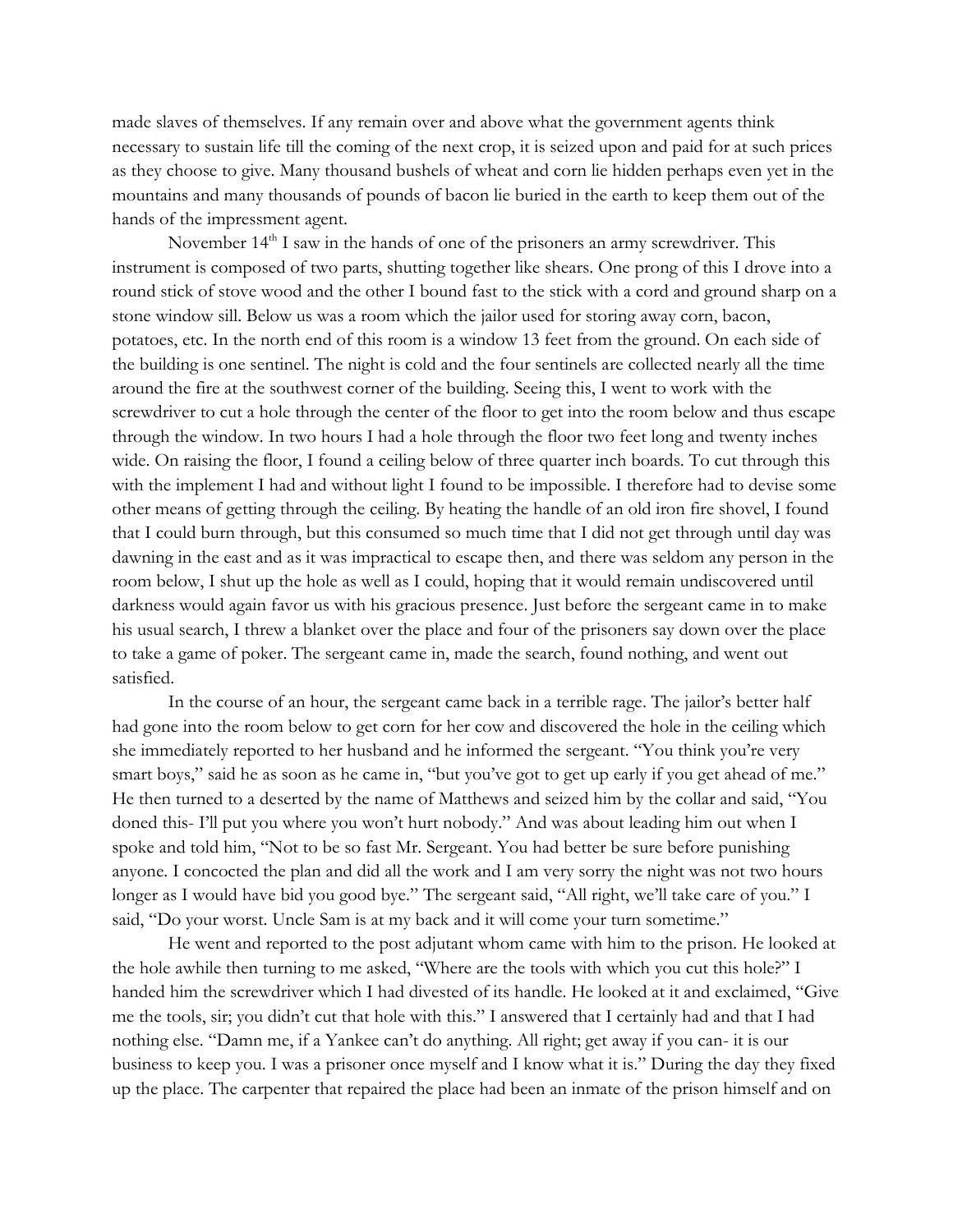receiving a wink from one of the party he was careful to fix it so it would be easily raised but could not be detected.

On the  $17<sup>th</sup>$  the prisoners in one of the other rooms attempted to escape by snatching the keys from the sergeant and taking him into the room and locking him in when he came up in the evening to let the cook in with the supper. The leader of the plan, a Mr. Hooper, was to take the keys and a Negro boy who had been taken in an attempt to escape from his master and incarcerated in the prison, was to take the sergeant into the room and hold him till the rest were all out and then he was to come out and the door was to be locked. Hooper took the keys and the Negro took the sergeant in, but those who were to rush out and secure the guard fizzled and the attempt failed. The leader and a few of the most active in the plot were put into the cage, but the poor slave received 75 lashes for his trouble. Poor fellow! It was truly pitiful to hear the shrieks, groans, and pleadings of the Negro as the inhuman wretch put on the lash. After he had given him 50 lashes, being exhausted, he gave the whip into the hands of another ruffian to administer the next 25. He ordered him to stop his howling or he would kill him. The punishment was administered in the hall of the jail that all the prisoners might hear and take warning.

On the night of the  $19<sup>th</sup>$ , the prisoners broke out of the cage by picking the lock. They attempted to pick a hole through the brick wall of the prison and thus escape, but they made so much noise at the work that they were detected and all, 24 in number, put into our room until morning. They reopened the hole that we had attempted to escape through, although I begged of them to refrain, that the keeps of the prison might not always be kept on the watch by our fruitless attempts, but they would not hear. The guard was too vigilant and they were again foiled. We succeeded in concealing the place for several days, but were unable to escape on account of the unusual vigilance of the guard. On the 22<sup>nd</sup> the plan was again discovered by the jailor and of course the whole thing blamed on me. I did not deny it was I knew if any of the other prisoners were exposed they would be severely punished. They took us (Cooper and myself), however, and put us in the cage for safekeeping. If we had succeeded in escaping from Asheville prison, we were almost certain of success in getting to a place of safety as by this time we had become fully acquainted with the route of the underground railroad.

Deserters were now being brought in nearly every day, chained together like brutes, and cast into prison. The prison was now becoming so crowded that it was necessary to remove some. Accordingly on the  $24<sup>th</sup>$  we started for Morganton, North Carolina, a distance of 60 miles, in company with three other Federal officers who had been recaptured and brought to Asheville since our arrival, together with 11 deserters who were being sent to Petersburg to their commands- all under the charge of a lieutenant and 20 men, all on foot. Each guard took his man and was held responsible for his safe delivery in camp at night.

We reached Morganton on the evening of the  $25<sup>th</sup>$  about sunset and on the morning of the  $26<sup>th</sup>$  we took the train for Salisbury, distant 80 miles, which we reached by sunset of the same day. At 8 o'clock we took the cars for Danville, distant from Salisbury 100 miles which place we reached the following evening. Among the prisoners at Danville I found a young man by the name of Burket from Hancock County and also Rummell, formerly a resident of Findlay. To these gentlemen am I indebted for much kindness during my imprisonment at Danville; may God reward them. Danville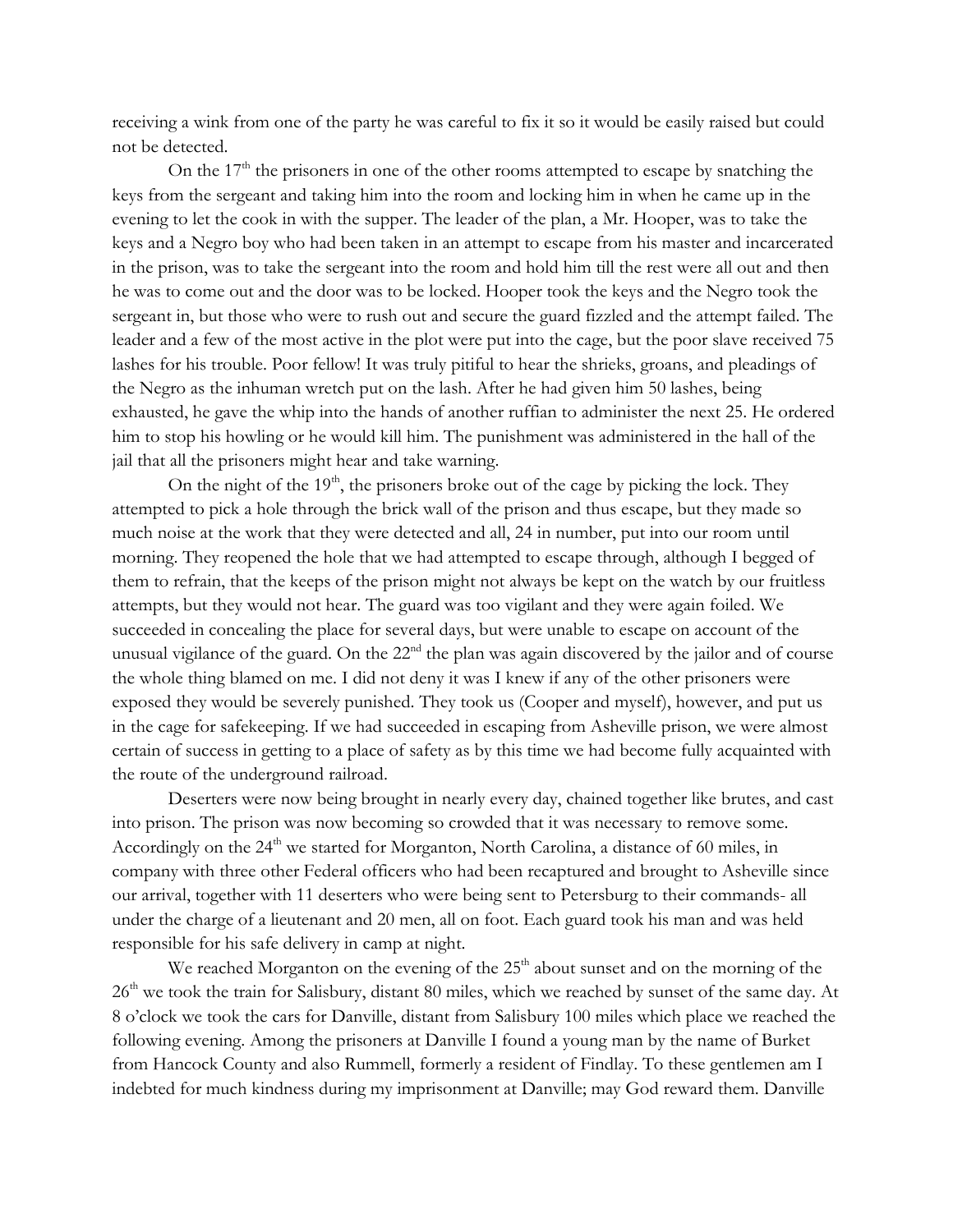is situated on the Dan River about five miles from the North Carolina line. It is the terminus of the Richmond & Danville Railroad. About a year ago there was constructed from Danville to Greensboro, thus connecting Columbia with Richmond by that route, and making it the shortest route by rail from Richmond to any portion of the Confederacy.

We were on our arrival taken to prison No. 3, a large, black, uncomfortable looking three story brick building formerly used as a tobacco warehouse. The second and third stories alone were used as prisons, to better prevent escape; the first floor was occupied by the guards. The floors were not plowed and grooved but merely jointed together and nailed down so that after the usual shrinkage of the lumber cracks of from one-eighth to one-quarter of an inch in width were left, and as we had to sleep on the floor with nothing but a blanket under us, it made it very disagreeable, especially in cold windy weather, the windows all being open in the lower story. On the next morning after our arrival, I was awakened from a sound slumber by a loud cry of "buckets for water" and thinking the building was on fire, I sprang to my feet. But the thing was explained by a fellow prisoner nearby who stated that the prisoners had to obtain their supplies of water from the river nearly one-fourth of a mile distant and that there were permitted to go in squads of from 8-15 for that purpose and this was the usual way of collecting the squad.

About 9 o'clock the rations were brought in; they consisted of a mixture of cobs, bran, and corn stirred together and mixed with water. This composition was then raised till it was so light that one pound, our usual allowance, only weighed three-quarters of a pound. In the afternoon we received a pint of something the natives called thin soup. For the life of me I never could discover in it any resemblance to that article and had it not been for the few beans found in the bottoms of the pails in which the soup was brought, I would have been at a loss even to this day to know what to call it. Three of four times after I went to Danville they issued beef at the rate of two ounces per man instead of soup. The beef consisted of the refuse of the slaughterhouse. Heads, livers, and lights were all thrown together untrimmed into a large kettle and boiled. I remember very distinctly of receiving for my ration the gristly piece off the end of the nose. I was not hungry for meat that day so I gave mine away and I easily found a man hungry and willing to eat it. Even this was stopped in a short time and about the middle of December 1864 we were reduced to three-fourths of a pound of corn bread.

Now came hard times, indeed. Many of the prisoners were almost destitute of clothing; some had one blanket, many had none, and the weather about this time became intensely cold. In describing my own case I describe that of many others of my fellow prisoners. My underclothing was entirely worn out and thrown away; my blouse and shirt were so worn that my arms were bare to my shoulder; my vest was minus the back and all the buttons but one and a good part of the front. By unraveling old socks and darning my pants whenever I discovered a break I managed to keep them together. I think when I came to Richmond where General Hayes issued me a new suit, I had the darndest pair of pants ever a white man wore. I had neither shoes, hat, nor socks.

As we had no light by which to read and nothing to read if we had light, we generally went to bed at dark. After the weather became cold we could not stand it more than one-half or threequarters of any hour without getting up to warm. I would get up and go to the fire five or six times a night and always found a large crowd of men around the stoves in the same condition as myself. The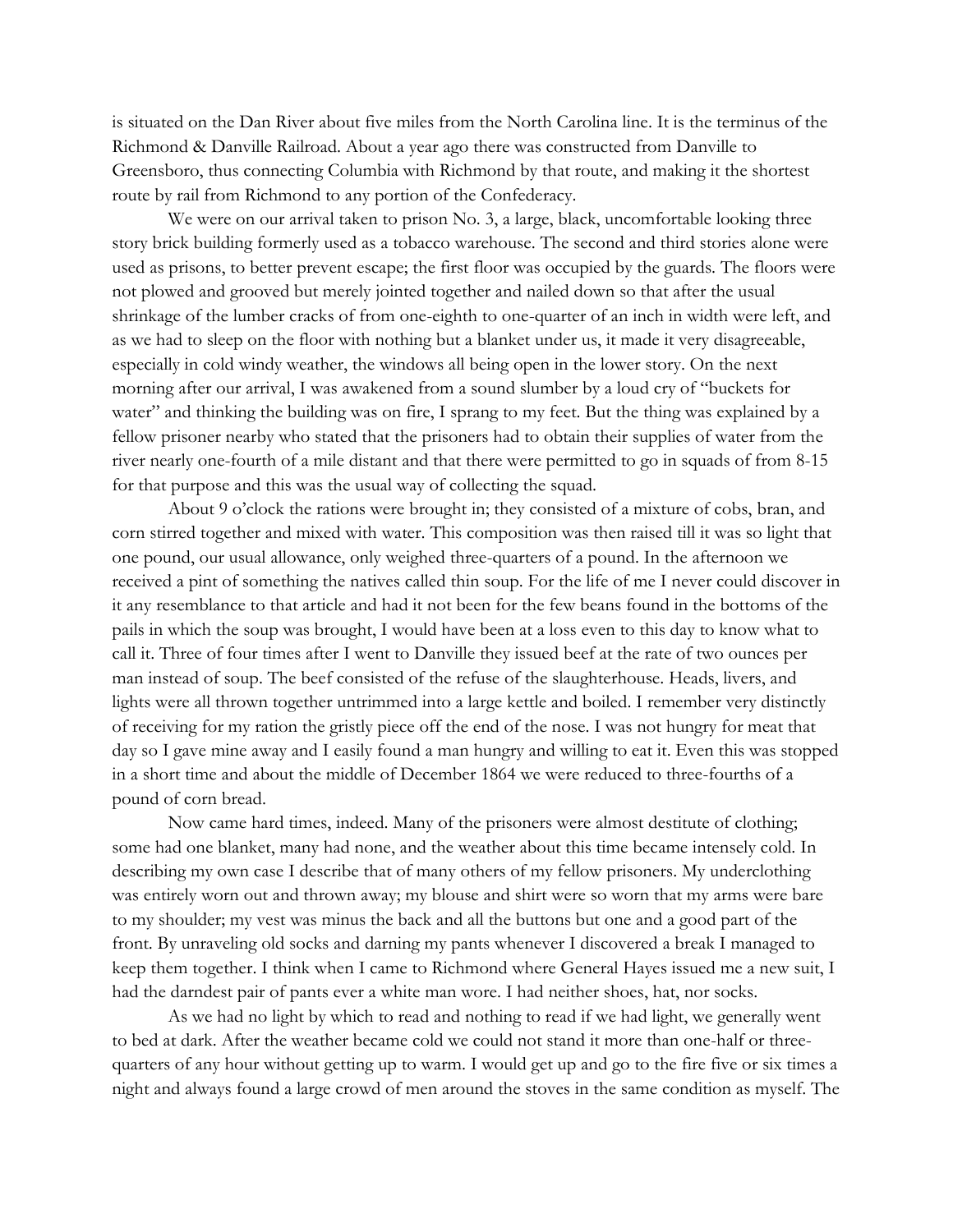enlisted men were in an infinitely worse condition than we were. Those of us who had money were furnished flour at \$3 a pound, meal at \$1.50 a pound, rice at \$2 a pound, butter at \$15 a pound, potatoes at \$90 a bushel, eggs \$9 per dozen, and everything else in proportion. I may as well state here that it appeared to be a uniform practice among those having charge of us to make a fortune out of us. The rations allowed by the Confederate government, if issued in full quantities, were hardly sufficient to sustain life in most men. We were not allowed even this. The salt, rice, beans, meat, and vinegar were retained, this compelling those who had money to buy or starve.

Most of the officers succeeded in negotiating a loan with some of the citizens at \$2 Confederate money for \$1 of greenbacks, or six for one in gold; if they had the money in their pockets they could get twenty for the greenbacks and eighty for the gold. Not so with the enlisted men. They had been robbed of their blankets, overcoats, and many of them of every article of clothing they had on, being compelled to put on old clothes the Rebels threw away when they donned the Yankee uniform. They had no money and they had no credit to obtain it. They were robbed of their rations by these Confederate hounds of hell and then left to die the most horrible of deaths- starvation. Think of this secession sympathizer, think of it vile traitor, and then ask that the inhuman perpetrators of these fiendish crimes go unpunished!

About the  $20<sup>th</sup>$  of December 1864, there was an effort made to escape. The plan was to overpower the guard, rush out, break open the prisons of the enlisted men, seize the stores and arsenal to clothe and arm them, and then march through the country to our lines, the nearest point of which was 140 miles distant. The expedition was commanded by Brigadier General Alfred N. Duffie<sup>2</sup> and the charge was led by Colonel Rohlson. They chose 15 men who at about 3 P.M. would to go on the lower floor with pails in their hands and call "buckets for water" and as soon as the sergeant would open the door they were to seize him and the guard, disarm them, and then rush out, the rest to follow. They made the effort; Colonel Rohlson had captured and disarmed one guard and another of the party the other guard when Colonel Rohlson was fired at from the outside of the building and severely wounded. General Duffie ordered a retreat and the crowd rushed upstairs in considerable confusion, closely followed by the guard who by this time were in crowds around the building. Thus ended that effort. The thing at best was impractical as the distance to our lines was too great. The time was badly chosen as the weather was cold and the 3 o'clock time meant that all were awake and soon rallied. Every man in the South, by a law of their Congress, is a soldier and is compelled to turn out at a moment's warning, and in a very few minutes the streets were crowded with armed men.

After this, they treated us pretty much the same as they had done- no better and they couldn't treat us much worse. During my stay in Danville, they issued an order that no person should throw water out of a window. An officer in passing a cup of water which had been placed on a window sill of the lower floor accidentally overset it and some of the water ran on the outside of

 $\overline{a}$ 

<sup>&</sup>lt;sup>2</sup> Brigadier General Alfred Napoleon Alexander Duffie, a native Parisian who left the French Army to immigrate to the United States, served as commanding officer of the  $1<sup>st</sup>$  Rhode Island Cavalry until commissioned a brigadier general in June 1863. He was captured by John S. Mosby's troops near Bunker Hill, West Virginia on October 20, 1864. He was eventually paroled at the same time as Captain Alban.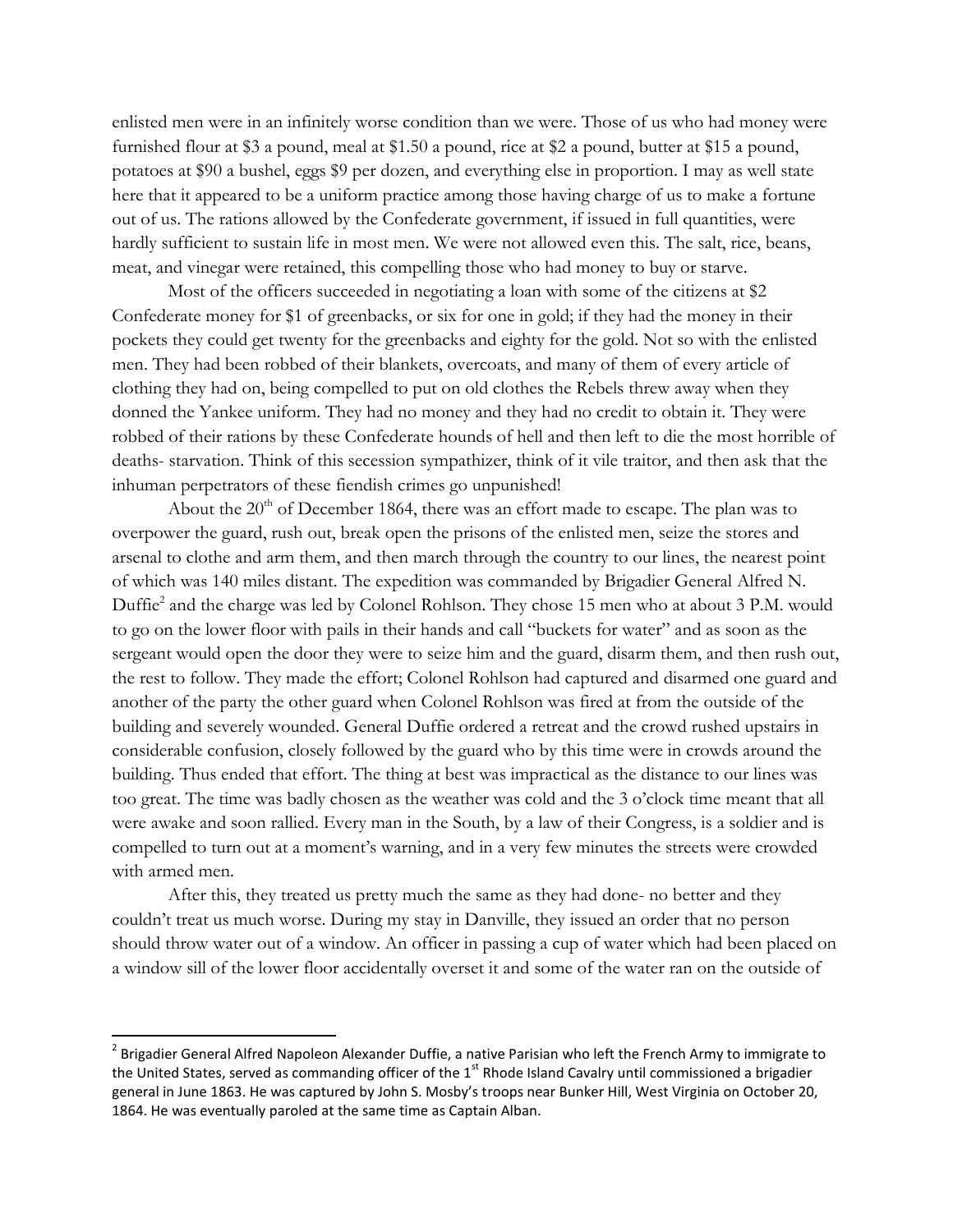the window; he was immediately fired at, but the ball missed him and passed through the upper floor and wounded one man who died shortly afterward.

Nothing more of importance transpired during my stay in that prison. The subject of exchange was freely discussed and many rumors were afloat relative thereto. The spirits of the prisoners varied according to the nature of the rumor. On the last day of January I became indisposed. The disease soon developed itself and was discovered to be lung fever. My constitution, unable to withstand the tax upon it, finally gave way and I was removed to the hospital which was but little better than the prison except that we had a straw tick, bunk, and bed clothing. Our rations consisted of a small piece of bread three times a day and an ounce of boiled bacon twice a day; in the morning we had some kind of coffee, but I could never tell what it was made of.

During my stay at the hospital the clothing arrived for our men and a committee of our officers was appointed and paroled for the purpose of issuing it. They were very busy at this work when word came that we were all exchanged. They had finished issuing to No. 4 and No. 6 as they were the most needy when orders were given them to be ready to move the next morning. The order was changed and No. 1 and No. 5 taken in their stead. No. 4 and No. 6 were found to be dying off at the rate of from eight to ten per day and for every man that died they got a suit of new clothes. The others had not had the clothing issued to them and it was no profit to keep them. Just as certain as a man went to the hospital with a good suit on he would die. Colonel Rohlson went there with a fine suit on; they immediately put warm poultices to his wound, something hardly ever heard of in the civilized world, mortification took place and in a few hours he was dead and they had his clothes for their pains. Major Ruggles went there a day or two before I did with a good suit on and was not very sick; when I went there he was working in spasms caused by poison I suppose and died in a day or two- they fell heir to his clothes. As my suit was of such poor quality, I felt comparatively safe.

On the  $15<sup>th</sup>$  of February, we received the glad tidings that we were to start at 5 o'clock that evening for Richmond to be exchanged. At 5 we mustered and marched to the depot one-fourth of a mile distant. There were 39 sick officers and only three blankets, the balance having left their blankets at the prison expecting to return. The weather was cold- we remained at the depot about an hour when we were informed that we could not go until the next morning. We were marched back to the hospital. Next morning, without anything to eat, we started in open box cars for Richmond. We had no blankets or overcoats and our other clothing in a dreadful condition, none of us having yet received any clothing. I was assisted to and from the cars by Lieutenant Murphy of the  $15<sup>th</sup>$ Pennsylvania Cavalry. We reached Richmond at 8 o'clock that night and were kept waiting three hours in the cars and in the streets before we were taken to the hospital and by that time I was nearly frozen. On the next day we were paroled preparatory to going to our lines. On the  $21<sup>st</sup>$  we were taken by a steamer down the James River and in a few hours were on board the *New York* and under the protection of my country with the glorious old flag of the Union floating proudly in the breeze. My feelings, dear reader, can better be imagined than described, therefore I decline the task.

The March 3, 1865 issue of the *Hancock Jeffersonian* reported that Captain Alban contacted his wife in late February to let her know that he had been exchanged and was in Annapolis, Maryland.